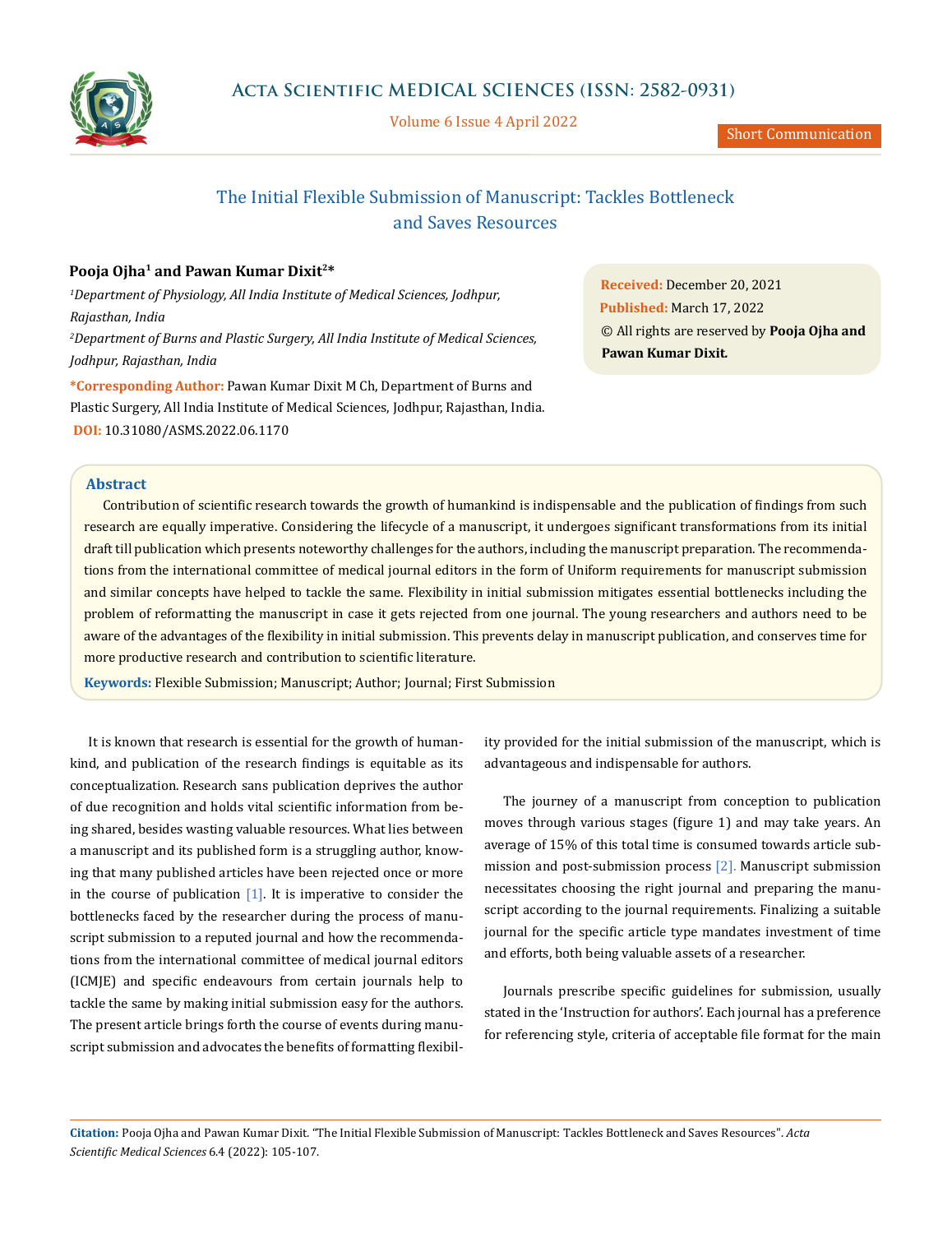

**Figure 1:** The Lifecycle of a manuscript and place of initial flexible submission.

document, tables, artwork, line drawing, and figures specifications, which may often be intimidating. A thorough perusal of the journal is painstakingly done by the authors to avoid article rejection, including journals with a meagre acceptance rate.

There are author assistance services, but most of the available services for the authors are charged. Hence declining this option for many researchers, and instead, it counts on their precious time to manage these tasks. Additionally, if the article does not meet a pleasant fate in one journal, the entire process from journal selection to the response from the editors is reiterated. Sometimes the "Rejections" may be from more than one journal, and at this point, an unnecessary delay in publication may be due to excessive immediate rejection time  $[3]$ . Nevertheless, knowing that the average journal handling time is prolonged for papers that have been rejected or require revision more than once  $[4]$ , a need to speed up the publication process was realized. Though the online submission services have been instrumental in taking care of time management, the core concern of the authors has remained the same. The researcher desires to see their data published soon before anyone else does the same work. Of note is manuscript formatting, which consumes enough time and effort, with no certainty of article acceptance.

ICMJE is a group of general medicine journal editors who were thoughtful of the above challenges towards research and publication. The group members came up with the Uniform Requirements for Manuscripts Submitted to Biomedical Journals (URMs) [5] in 1978 to keep a standard format for manuscript submission, which has been revised to the "Recommendations for the conduct, reporting, editing, and publication of scholarly work in medical journals. Most of the journals participating with the ICMJE corroborate with the manuscript preparation guidelines recommended by ICMJE, and mostly for initial submission, the manuscript does not need to conform to all of the formatting requirements given in the journal. The pioneer recommendation from ICMJE has been helpful in tackling the bottlenecks during manuscript preparation. The article's initial uniform formatting seems like a practical solution to save potential resources of the authors and editors. It offers a straight and easy way of manuscript preparation, which expedites the submission and dissemination of research findings. The author spends less time formatting common technical details for rejected articles, and the peer review process is also quickened. Manuscripts formatted according to ICMJE recommendations are not scrutinized for technical fallacies by the journals participating in ICMJE. The article, if rejected from one journal, can be conveniently submitted to other journals due to the uniformity of article structure.

Several journals also allow 'Flex Submit,' which again exempts strict formatting requirements for initial submission till the paper is revised [6]. Besides this, similar initiatives like 'Your paper your way' type of submission, have been found to be author as well as editor friendly [7]. It encourages uploading a complete manuscript in a single file, including tables and figures. It imparts subtle flow in the content simplifying the reviewing process.

The initial flexible submission retains the significance of the study, quality of the content, details of the result, and the flow of the language. It allows submission of relevant content in detail for easy peer-reviewing without emphasizing strict formatting for the first time. The manuscript has all the crucial sections suitable for the article, like the abstract, keywords, main document with introduction, methods, results, and discussion. It precisely eliminates the formatting of the article for references, tables, and figures. The minimum requirement is to have a complete list of references adequately cited and in a uniform format. Once the revision has been proposed, or the journal accepts the article, the manuscript is logically, happily formatted.

**Citation:** Pooja Ojha and Pawan Kumar Dixit*.* "The Initial Flexible Submission of Manuscript: Tackles Bottleneck and Saves Resources". *Acta Scientific Medical Sciences* 6.4 (2022): 105-107.

106